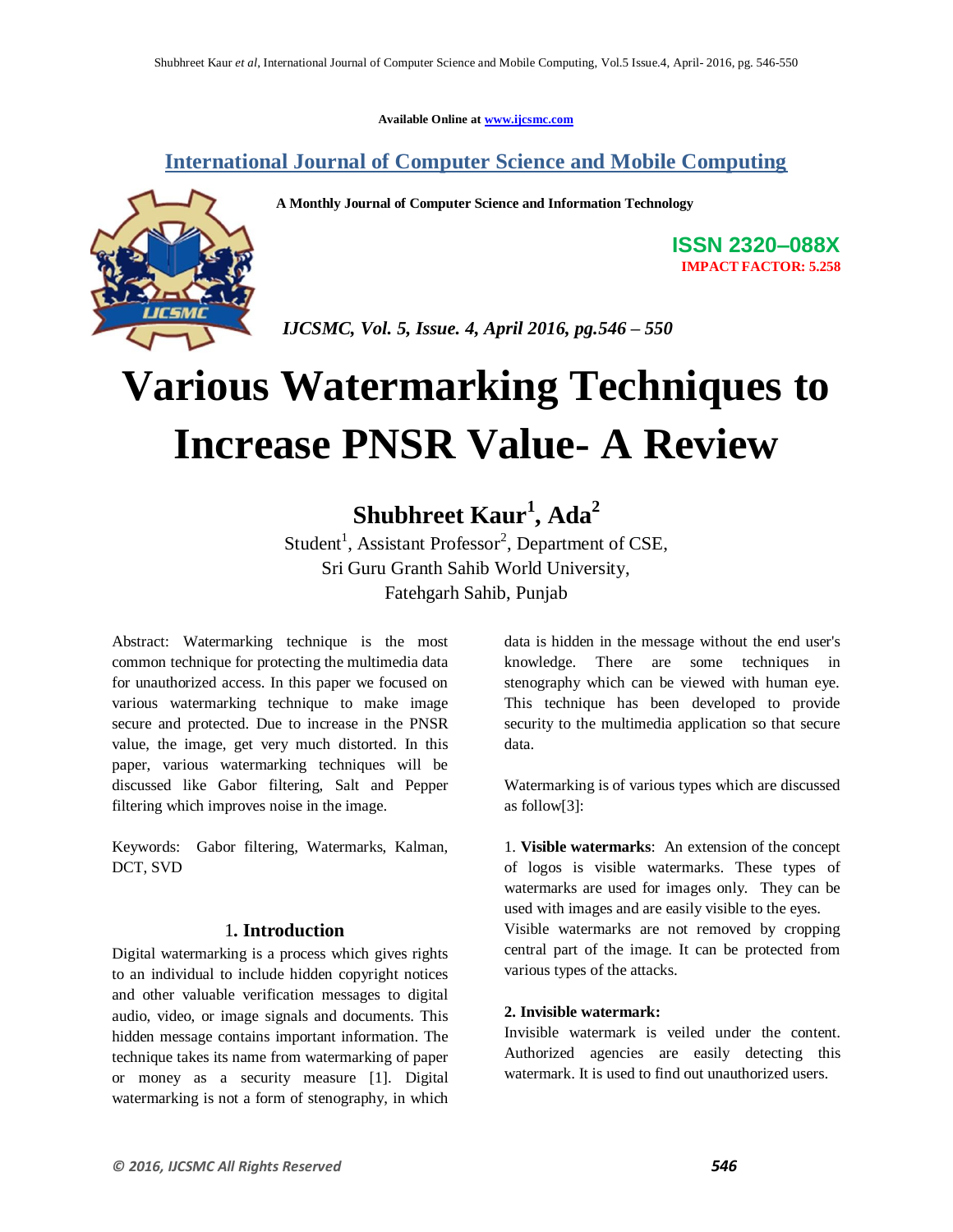**3. Public watermark:** Public watermark can be used by anyone for reading and retrieving purpose using special type of algorithm. Public watermark are not secure one. Furthermore public watermarks are valuable for carrying IPR information. They are good alternatives to labels[4].

**4. Fragile watermark**: Fragile watermarks are also known as tamper-proof watermarks. Such watermarks are smashed by data manipulation.

**5. Private Watermark:** Private watermarks are also known as secure watermarks. To read or retrieve such a watermark, it is necessary to have the secret key[6].

**6. Perceptual watermarks**: It is also known as a transparent watermark. It provides extremely high content data.

**1.1 Types of watermarking:** There are various types of watermarking. These are as follow:

**1. Video Watermarking:** It is one the superset of normal watermarking. Static images can be applied to the video watermarking. It comes under live video watermarking and having high data rate frames. There are no limitations if content is generated offline. Visible watermarking is used in video watermarking[7].

**2. Audio Watermarking:** Audio watermarking is the technology which is in pipeline to overcome reproduction and modification problems. Audio compression comes under this watermarking technique. Audio watermarking can be successfully implemented at frequencies outside the normal human audible range [9].

**3. Text Watermarking:** In this approach text can be divided into raw formatted and unformatted text. There are different approaches which come under this category. One approach is adding white text character after each sentence. By using text editor it can be easily bypassed.







Fig.1.2 Watermark Extraction [2]

#### **2. Review of Literature**

In paper [1] they explained about implemented a robust image watermarking technique for the copyright protection based on 3-level discrete wavelet transform (DWT). In this technique alpha blending technique has been used with low frequency sub band with cover images. It is observed that insertion and extraction is better than other simpler watermark for embedded images. Furthermore proposed technique is compared with 1-level and 2 level DWT based watermarking in terms of PNSR and MSE parameters. In this paper, an image watermarking technique based on a 3-level discrete wavelet transform has been implemented. This technique can embed the invisible watermark into salient features of the image using alpha blending technique.

In paper [2] they examined various watermarking technique with new technique that is self embedding fragile technique. In this method watermarking embedding is done with two phases one is with original image and other is with watermarked image. Later on combination of these two techniques has been used to produce new watermarked image. In this paper they focused on temper block detection. Self embedding fragile watermark technique is useful for image recovery with higher recovery in tamper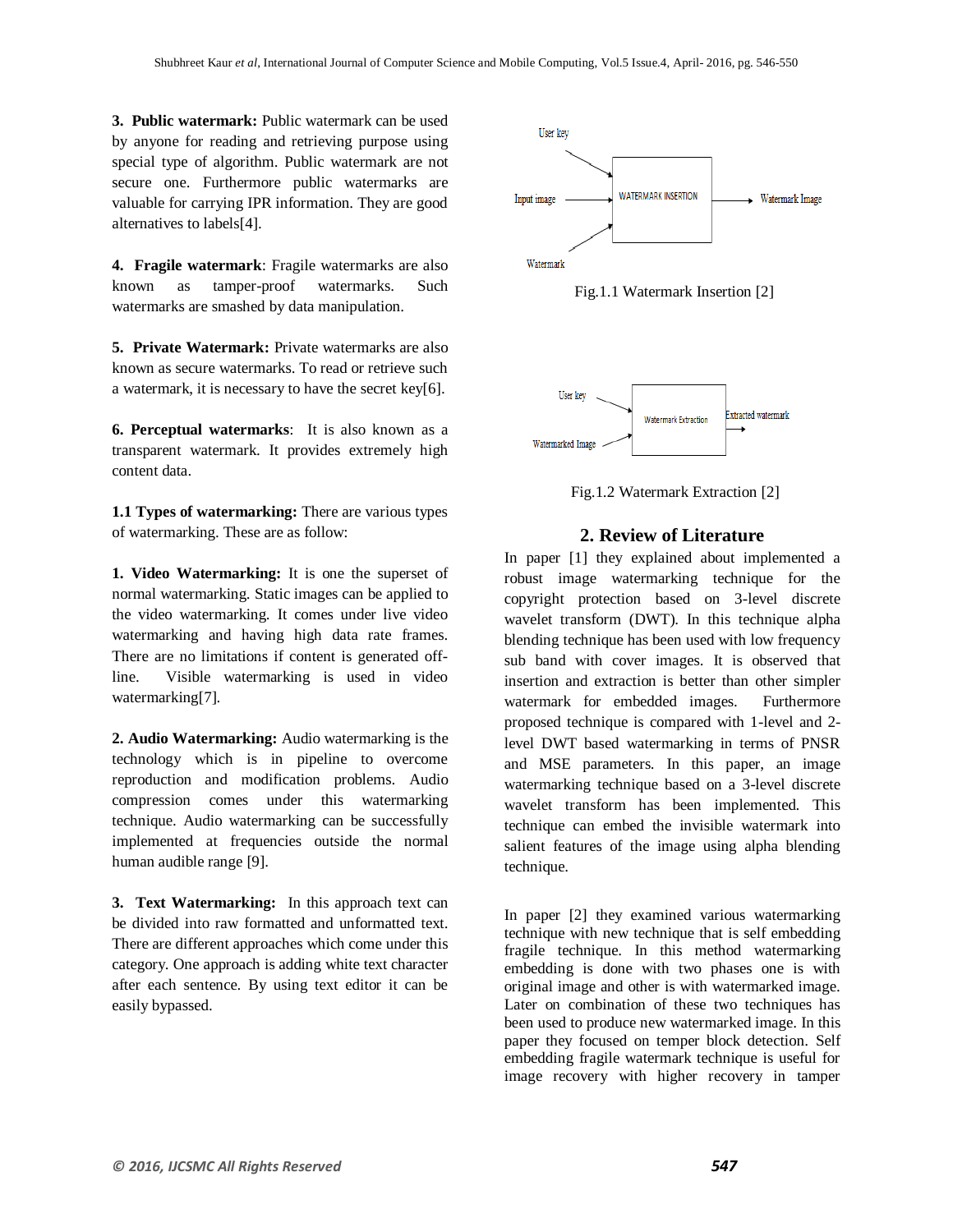region which gives more accurate recover image in comparison with other existing methods.

In this paper [3] DWT-BAT medical image watermarking is implemented. MRI, CT and US three different types of images has been used as a cover image and patient is used as a watermark image. The load on watermark image is optimized by using BAT algorithm. The whole process is done in wavelet transform domain and is used to retain quality of the image.

In this paper [4] they proposed a strong and secure image watermarking algorithm that embeds watermark in the shuffled images using wavelet transform. The proposed scheme provides very high payloads and imperceptibility when compared to similar transform-domain techniques. In addition to it, it is also concluded that proposed technique provides better way to detect attacks from the image and remove noise from it.

In this paper [5] they introduced a novel technique which is used to detect various types of attacks in watermarking and free from noise. This technique is used for multi-level bit embedding watermarking. Two level DCT has been used to extract image. They extract the watermark from the watermarked image by two-level DCT and can realize the watermark synchronization by the block-number-fixed segmentation and the feature vector extraction rule. Later on comparison is also done with other techniques and it is proved that proposed algorithm can not only resist common image processing attacks, but also has very good performance in resisting geometric distortions and their combined distortions.

In this paper [6] they proposed image adaptive SVD technique based on watermarking scheme. It is used for block mapping to find out where watermarks have to be attached in blocks. Experimental results have shown that the proposed algorithm is capable of producing good quality watermarked images in terms of objective and subjective matrices with less distortion even in case of potential attacks.

In paper [7], estimation for channel filters are based upon kalman filters. The main method is based upon pilot-symbol aided method in which parametric channel estimation is characterized as a propagation path. Kalman filters are used to reduce the problem of optimization. It is proved that kalman is very effective with Doppler frequency as well fading channel to decrease time taken.

#### **3. Watermarking Techniques**

There are various watermarking technique to improve image quality. These techniques are as follow:

**1. Singular Value Decomposition:** The SVD is the optimal matrix decomposition in a least square sense that it packs the maximum signal energy into as few coefficients as possible. Singular value decomposition (SVD) is a stable and effective method to split the system into a set of linearly independent components, each of them bearing own energy contribution. Singular value decomposition (SVD) is a numerical technique used to diagonalizable matrices in numerical analysis [11].

**2. Kalman Filtering:** As radio communication signals are often corrupted with noise, a good filtering algorithm is required to remove noise from electromagnetic signals while retaining the useful information. Kalman Filtering is an effective method to filter impurities in linear systems. The kalman filter basically consists of a set of mathematical equations that provides an efficient computational means to estimate the state of a process that minimizes the mean of the squared error. It operates recursively on streams of noisy input data to produce statistically optimal results. Kalman filter is supportive in number of ways. It can be used to predict past, present and future estimation. Using kalman filter estimation can be possible using unknown precision [10]. It is of two types. One phase kalman filter and other is two phase kalman filter. One phase kalman filter is based upon prediction and update. But it does not remove all the noise from the system. Similarly two phase kalman filter is also based upon prediction and update but it filters two times so possibility of noise in the system is extremely low.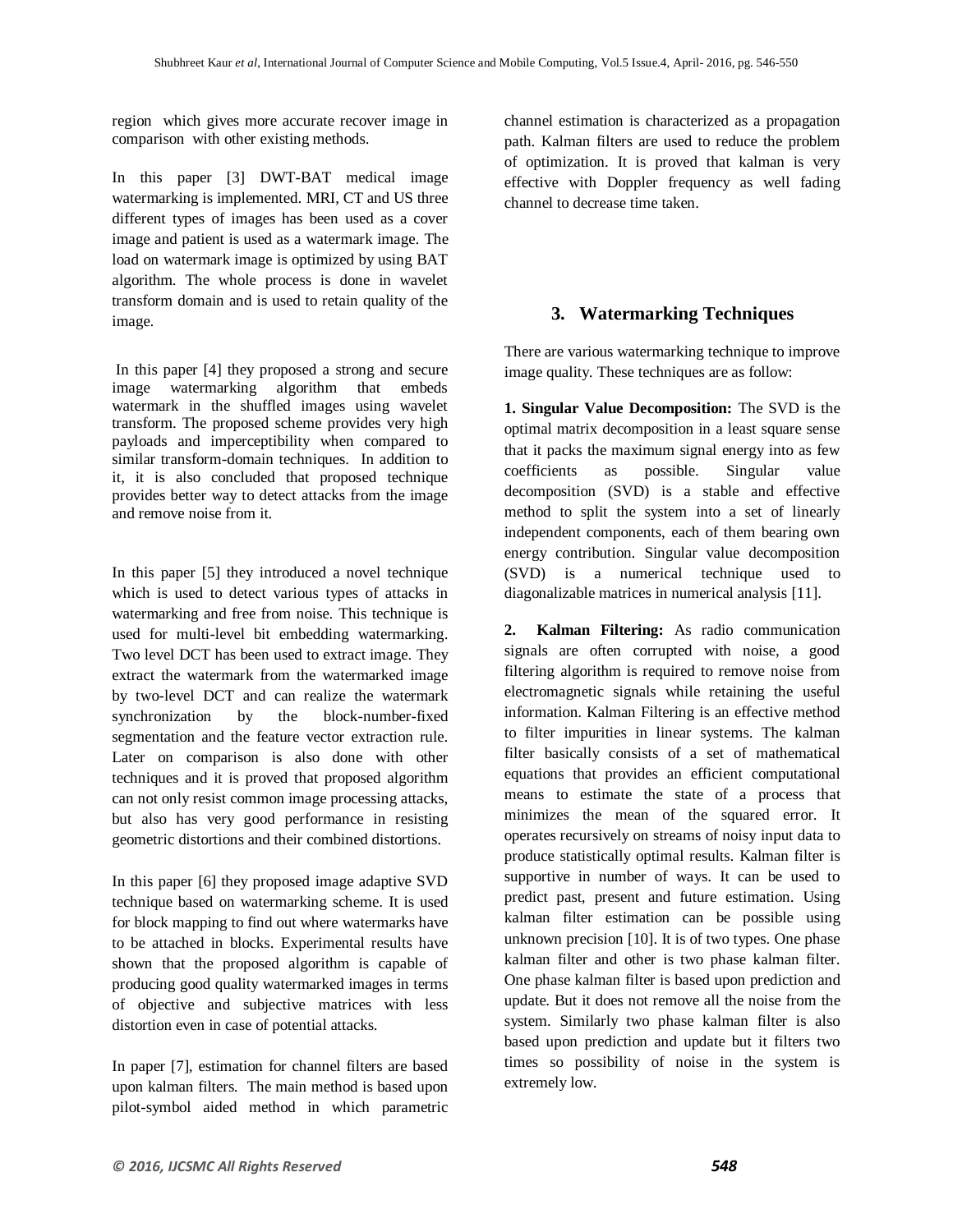**3. Gabor Filtering:** The images are filtered using the real parts of various different Gabor filter kernels. The mean and variance of the filtered images are then used as features for classification, which is based on the least squared error for simplicity [8].

**4. Salt and Pepper Filtering:** In this technique, some pixels are black and some are white. It can be used in the transmission of the image. It can be calculated on the probability based. It can introduce salt-and-pepper noise in an image by setting a fraction of r/2 randomly selected pixels to black, and another fraction of r/2 randomly selected pixels [6].

**5. Discrete Cosine Transformation (DCT):** It is one of essential function in signal processing. It converts signals from spatial to frequency domain. Due to its good performance it can be used in JPEG standard [6]. An image transformed by the DCT, it is usually divided into non-overlapped m ´ m block.

**6. Discrete Wavelet Transform (DWT):** DWT is a linear transformation that operates on a data vector whose length is an integer power of two, transforming it into a numerically different vector of the same length. It is a tool that separates data into different frequency components, and then studies each component with resolution matched to its scale. DWT is computed with a cascade of filtering followed by a factor 2 sub sampling. The Discrete Wavelet Transform (DWT) is used in a wide variety of signal processing applications. 2-D discrete wavelet transform (DWT) decomposes an image or a video frame into sub-images, 3 details and 1 approximation. The approximation sub-image resembles the original on 1/4 the scale of the original. The 2-D DWT is an application of the 1-D DWT in both the horizontal and the vertical directions [5].

| Technique          | <b>Advantages</b>                  | <b>Disadvantages</b>            |
|--------------------|------------------------------------|---------------------------------|
| <b>SVD</b>         | <b>Reduce</b><br>1.                | Data must<br>1.                 |
|                    | dataset                            | be consists of                  |
|                    | containing                         | anomalies.                      |
|                    | large number                       | 2. Data should                  |
|                    | of values                          | be de-trended                   |
|                    | <b>Provide</b><br>2.               | before                          |
|                    | compact form                       | applying SVD                    |
|                    | of multivariate                    |                                 |
|                    | find<br>to                         |                                 |
|                    | correlations                       |                                 |
| <b>Kalman</b>      | 1. Ability to                      | Applicable<br>1.                |
| <b>Filtering</b>   | provide quality<br>of the estimate | liner<br>for<br>and<br>Gaussian |
|                    |                                    | model.                          |
|                    | 2.<br>Low                          |                                 |
|                    | complexity                         |                                 |
|                    | Able<br>3.<br>to                   |                                 |
|                    | account<br>qualities which         |                                 |
|                    | are ignored by                     |                                 |
|                    | other<br>techniques.               |                                 |
|                    |                                    |                                 |
| Gabor              | 1. It is optimal                   | $\overline{1}$ . It provides    |
| <b>Filtering</b>   | in nature                          | only<br>point                   |
|                    | 2. reduce mean                     | estimation                      |
|                    | square                             |                                 |
|                    | estimated                          |                                 |
|                    | error                              |                                 |
| <b>Salt</b><br>and | It is linear<br>1.                 | 1. It removes                   |
| <b>Pepper</b>      | filtering                          | some valuable                   |
| <b>Filtering</b>   | 2.<br>Easy<br>to                   | information                     |
|                    | implement                          | also                            |
| <b>DCT</b>         | 1. It converts                     | 1. Complexity                   |
|                    | spatial signals                    | is more                         |
|                    | to frequency                       |                                 |
|                    | domain                             |                                 |
|                    | 2. It can be                       |                                 |

#### 1.1 Table of Comparison